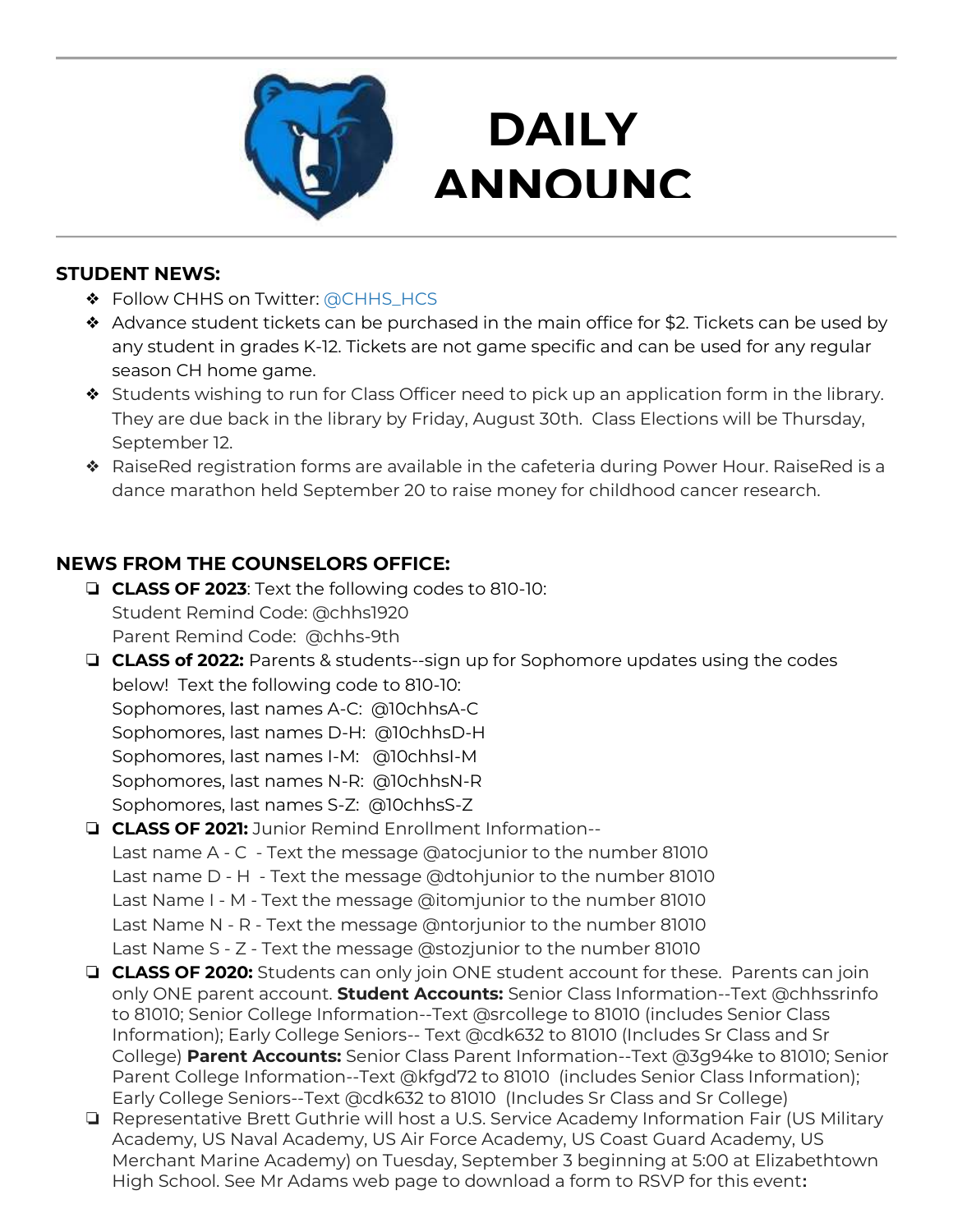

# **DAILY ANNOUNC**

**EXECUT EXECUT** [https://www.hardin.kyschools.us/userfiles/39/my%20files/guthrie%20academy%20fair%20information.p](https://www.hardin.kyschools.us/userfiles/39/my%20files/guthrie%20academy%20fair%20information.pdf?id=11639) [df?id=11639](https://www.hardin.kyschools.us/userfiles/39/my%20files/guthrie%20academy%20fair%20information.pdf?id=11639)

❏ Night school has started. It will be held on Tuesday and Thursday from 3:30-6:00 in labs 206 and 204. See your grade level counselor to sign up.

### **UPCOMING EVENTS:**

- August 29: Tux retakes for Seniors
- August 30: Drape retakes for Seniors
- September 2: No School/Holiday
- October 7-11: No School/Fall Break
- October 14: No school for students. PLD for faculty & staff

### **CLUB NEWS:**

- → French Club will meet this Friday in room 313 for the 1st half of Power Hour. Any student interested in joining see Madame Wilson. Dues are \$10 and should be paid prior to the meeting.
- → Any student wishing to join the Dance Team, see Ms. Galm in Room 133. The last day for auditions will be TODAY after school.
- → Any student interested in joining the Spectrum Club should see Mrs. Heuer in Room 408.
- → Anyone interested in joining the Green Team, please see Mrs. Argueta in room 423 during Power Hour.
- → Anyone interested in joining Y-Club needs to see Mrs. Meyer with their \$15 dues by August 30th. This will also be the date for our first club meeting.
- → Anyone interested in joining Pep Club needs to see Ms. Blair in room 136 with their \$10 dues by August 30th. Please do not come during class to join the club.
- → CHHS Young Democrats--students interested in politics and current affairs are invited to join the Young Dems! See Mr. Mudd in room 306 or Ms. Tabb in the guidance office for more information or to pay club dues, which are \$10 this year.
- → The Science Honor Society will meet TODAY the second half of power hour. Anyone interested in attending the Science Olympiad should attend.

#### **SPORTS NEWS:**

- ★ Follow us on Twitter for sports action! **[@](https://twitter.com/chhsbruinathl)**[chhsbruinathl](https://twitter.com/chhsbruinathl)
- ★ Congratulations to Lady Bruins Soccer! They defeated North Hardin last night 3-1.